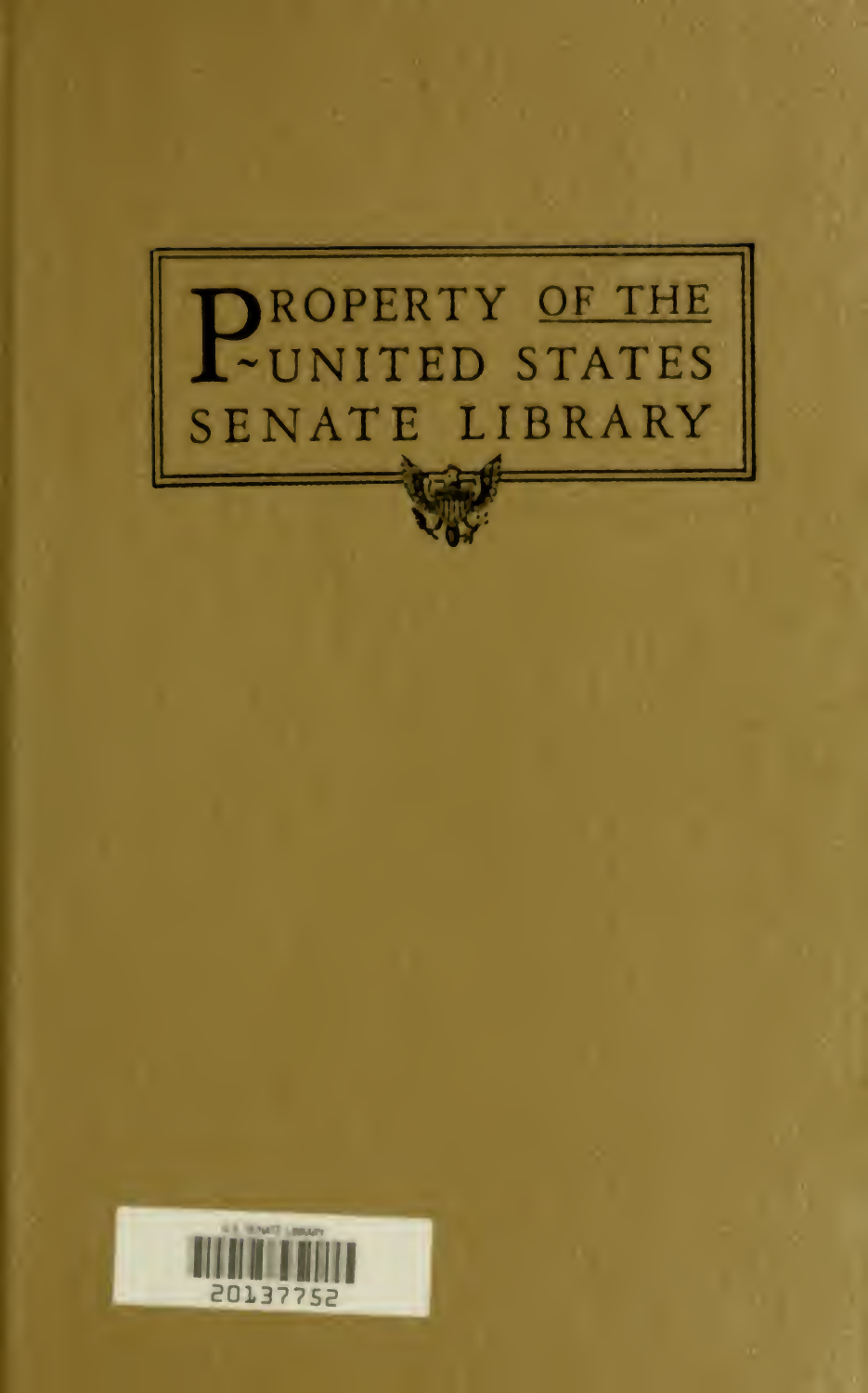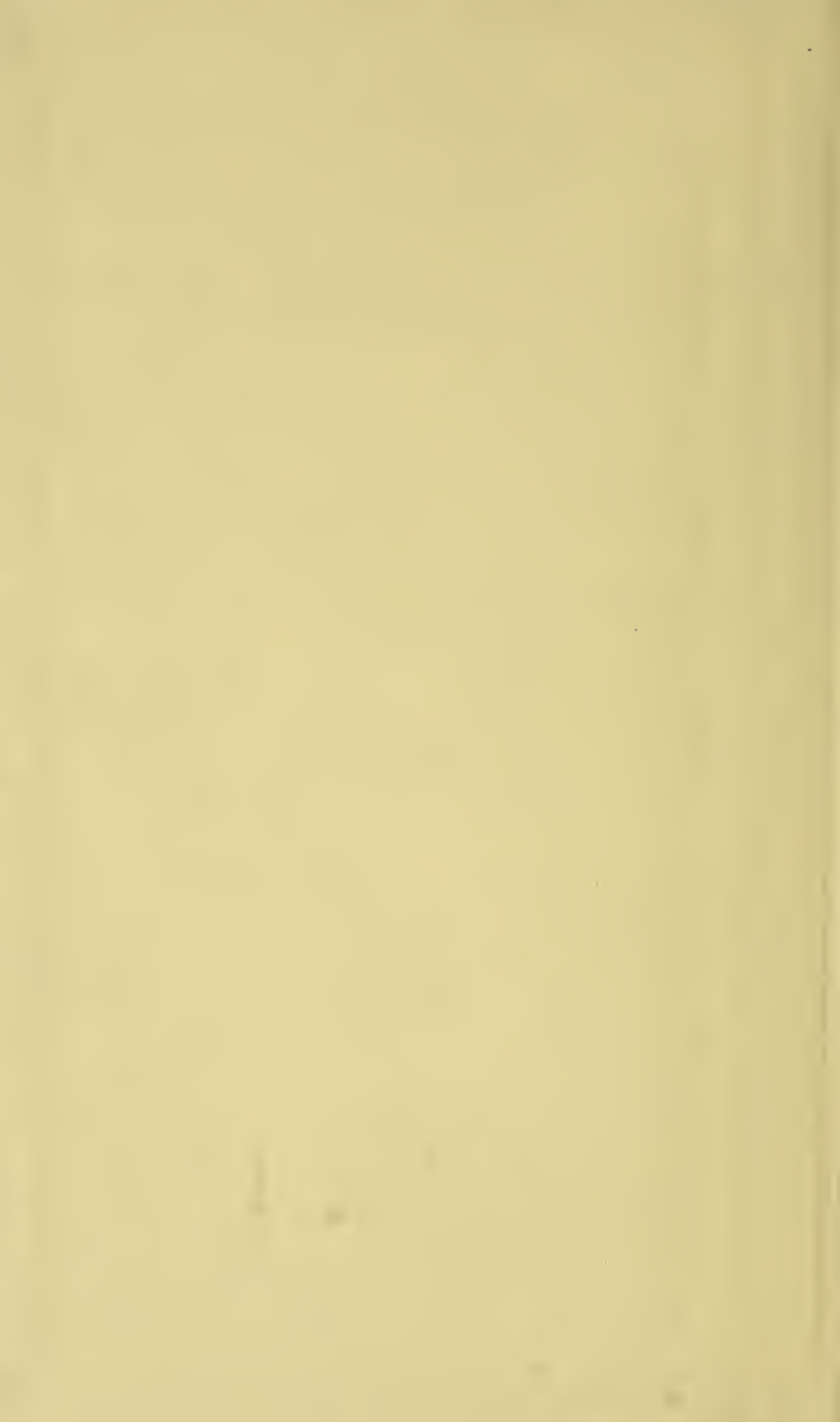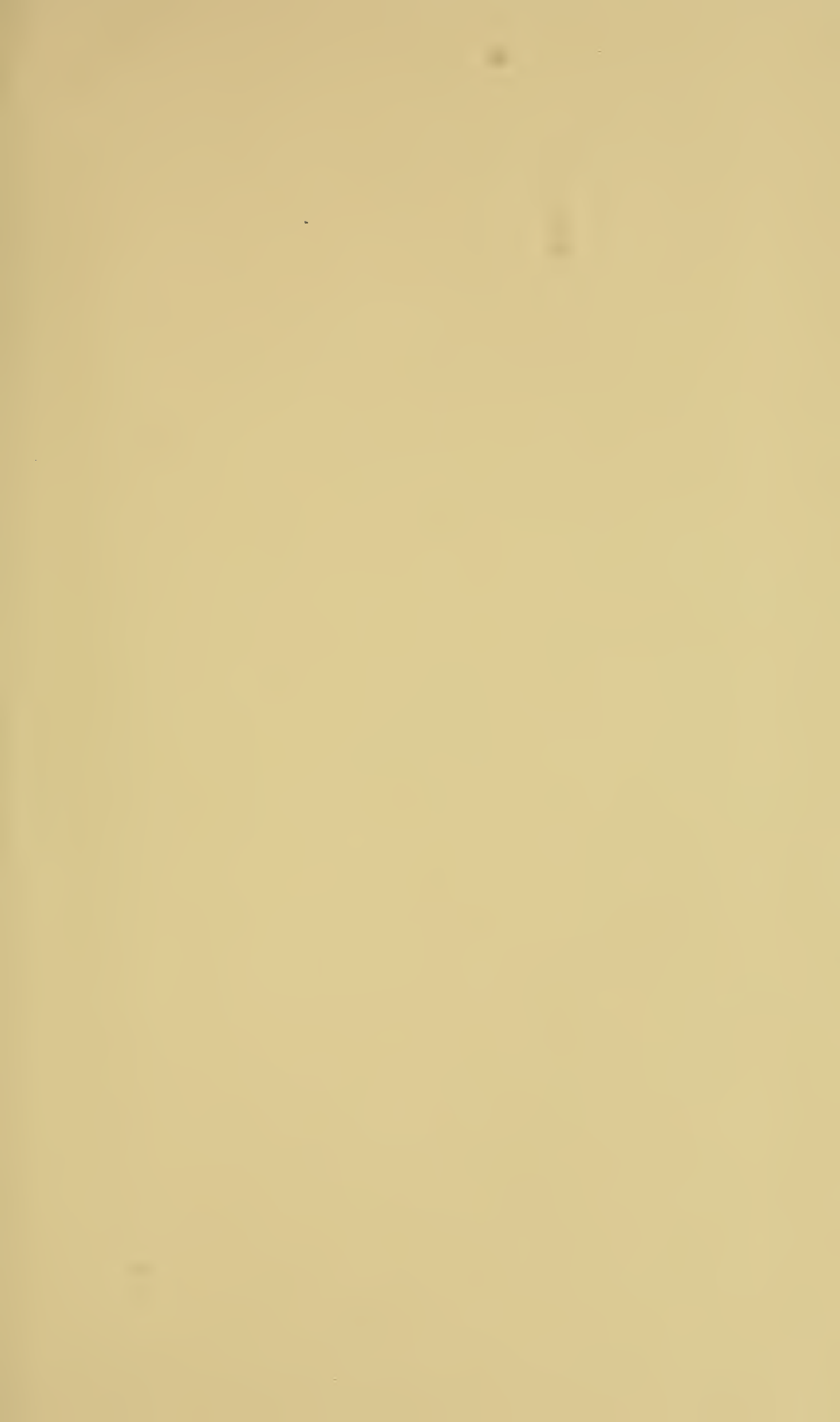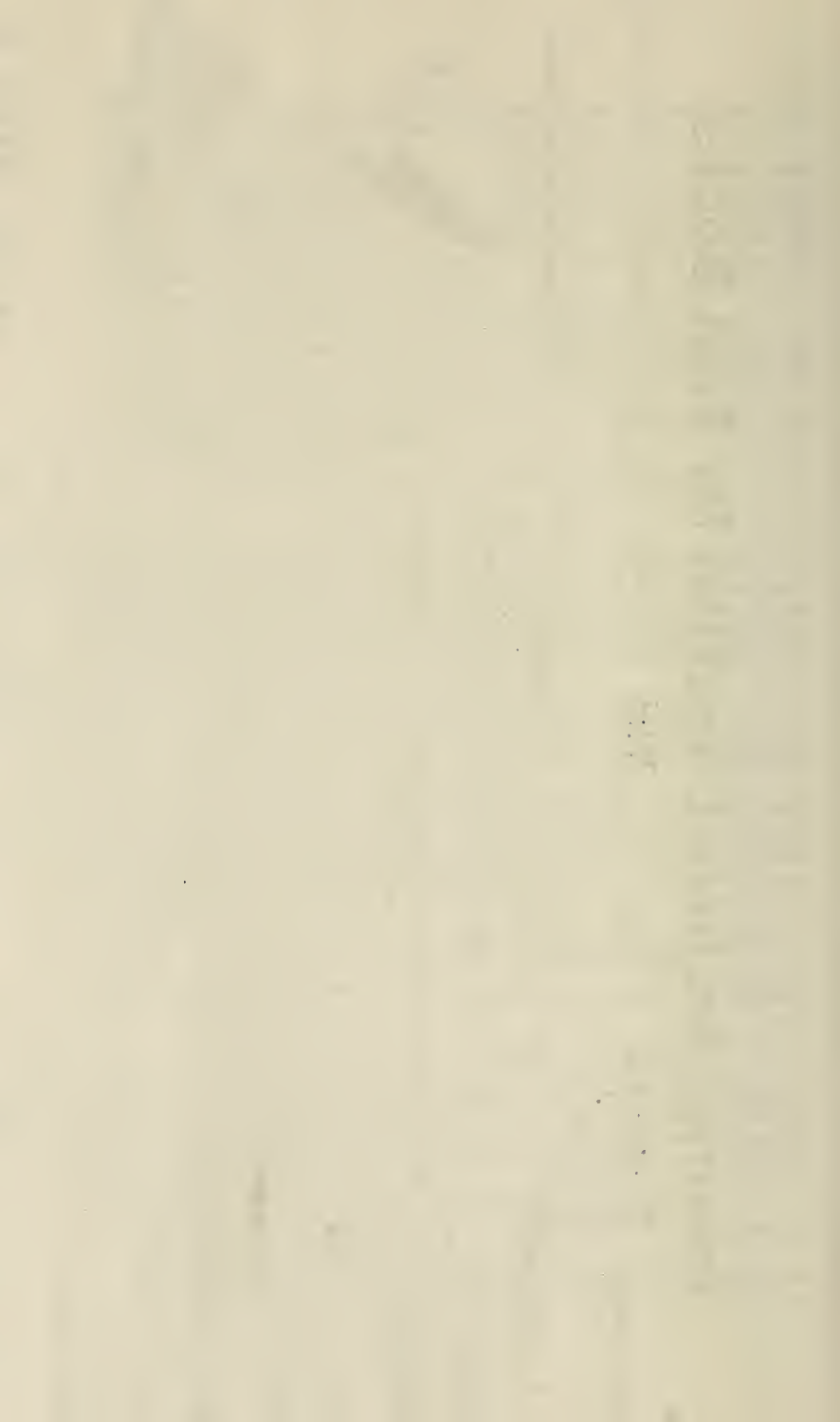# THE INF TREATY MONITORING AND VERTIFICATION CAPABILITIES

APRIL 21 (legislative day, APRIL 11), 1988.—Ordered to be printed

Mr. BOREN, from the Select Committee on Intelligence, submitted the following

# REPORT

U.S. SENATE, SELECT COMMITTEE ON INTELLIGENCE, Washington, DC, March 21, 1988.

Hon. Claiborne Pell, Chairman, Hon. Jesse Helms, Ranking Minority Member, Committee on Foreign Relations, U.S. Senate, Washington, DC

Dear Senator Pell and Senator Helms: The Senate Select Committee on Intelligence (SSCI) has been charged with the re sponsibility of providing to the United States Senate a report on the ability of the United States to monitor and verify compliance by the Soviet Union with the Treaty on the Elimination of Inter mediate-Range and Shorter-Range Missiles (the INF Treaty). In meeting this responsibility, the SSCI has explored in depth not only the immediate intelligence issues raised by the Treaty, but also the longer-term implications of the Treaty, including its rela tionship to future requirements that may be levied against our in telligence considered the requirements that attend any prospective START agreement. Of course, the Committee wishes to make clear that this report is not an assessment or prejudgment of START or its monitoring requirements, but rather an indication of the impact that START may have on the INF Treaty.

The Committee's efforts in preparing this study have been long and comprehensive. We have followed both negotiations and arms control monitoring on a continuing basis. In our annual budget authorization process, we have focused on U.S. technical intelligence capabilities, both for now and the future. Indeed, for several years,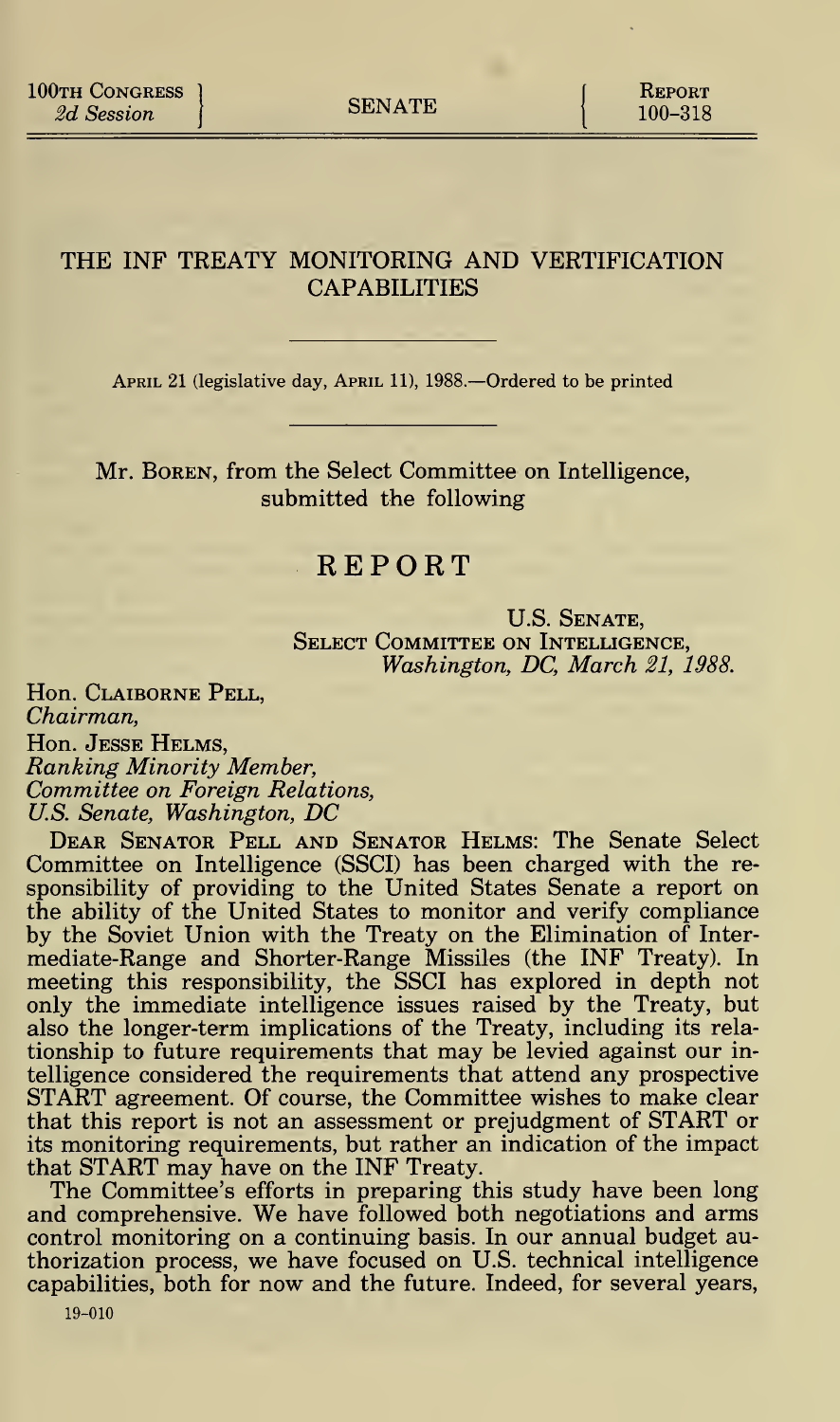this Committee has worked with the Executive branch to obtain needed funding for improvements in our technical collection capabilities, while encouraging the Intelligence Community to use those funds as efficiently as possible.

Over the last six months, when the INF talks gained momentum and finally concentrated on verification issues, the Committee's study of U.S. monitoring capabilities has been intensive. From last September until today, the Committee has had 15 closed hearings and 17 on-the-record staff briefings on INF monitoring, in addition to many informal staff briefings. Our witnesses have included ranking officials and substantive experts from the CIA, DIA, NSA, intelligence arms of the military services, the Intelligence Community Staff, the State Department, the Arms Control and Disarmament Agency, the Defense Department, the Joint Chiefs of Staff, former defense officials who are leading authorities on arms control, and (on counter-intelligence implications of on-site inspection) the FBI.

In addition to these proceedings, and the thousands of pages of documents that the Committee has studied, both we and our staff have traveled to many of the most important installations where monitoring systems are produced or operated, as well as to the site at Magna, Utah, where Soviet portal monitors will be able to ob serve items entering and leaving a U.S. missile production facility. In short, we have endeavored to ensure that every issue was fully addressed during the course of our work.

The purpose of this unclassified report is to address generally the issues involved in the monitoring and verification process and to describe the role which monitoring and verification plays in the overall assessment of the INF Treaty. Each of these issues is addressed in detail in the classified report available to each member of the U.S. Senate, and to whom the work of the SSCI is ultimately directed.

Thank you for the opportunity to present these important matters to the Foreign Relations Committee.

Sincerely,

David L. Boren, Chairman. William S. Cohen, Vice Chairman.

### The INF Treaty: Monitoring and Verification Capabilities

# (Adopted by Unanimous Vote March 21, 1988)

For Members of the Senate Select Committee on Intelligence [SSCI], and consistent with the Committee's responsibility to the Senate as a whole, the appropriate starting point for analysis of the Treaty on the Elimination of Intermediate-Range and Shorter-Range Missiles (the INF Treaty) is to assess its verifiability. Several preliminary points should be made regarding this assessment.

First, the Committee notes that the answer to the question of verifiability is not a simple one. It is a matter of degree and suffi ciency. Since no verification and monitoring regime can be absolutely perfect, a central focus for the Committee has been to deter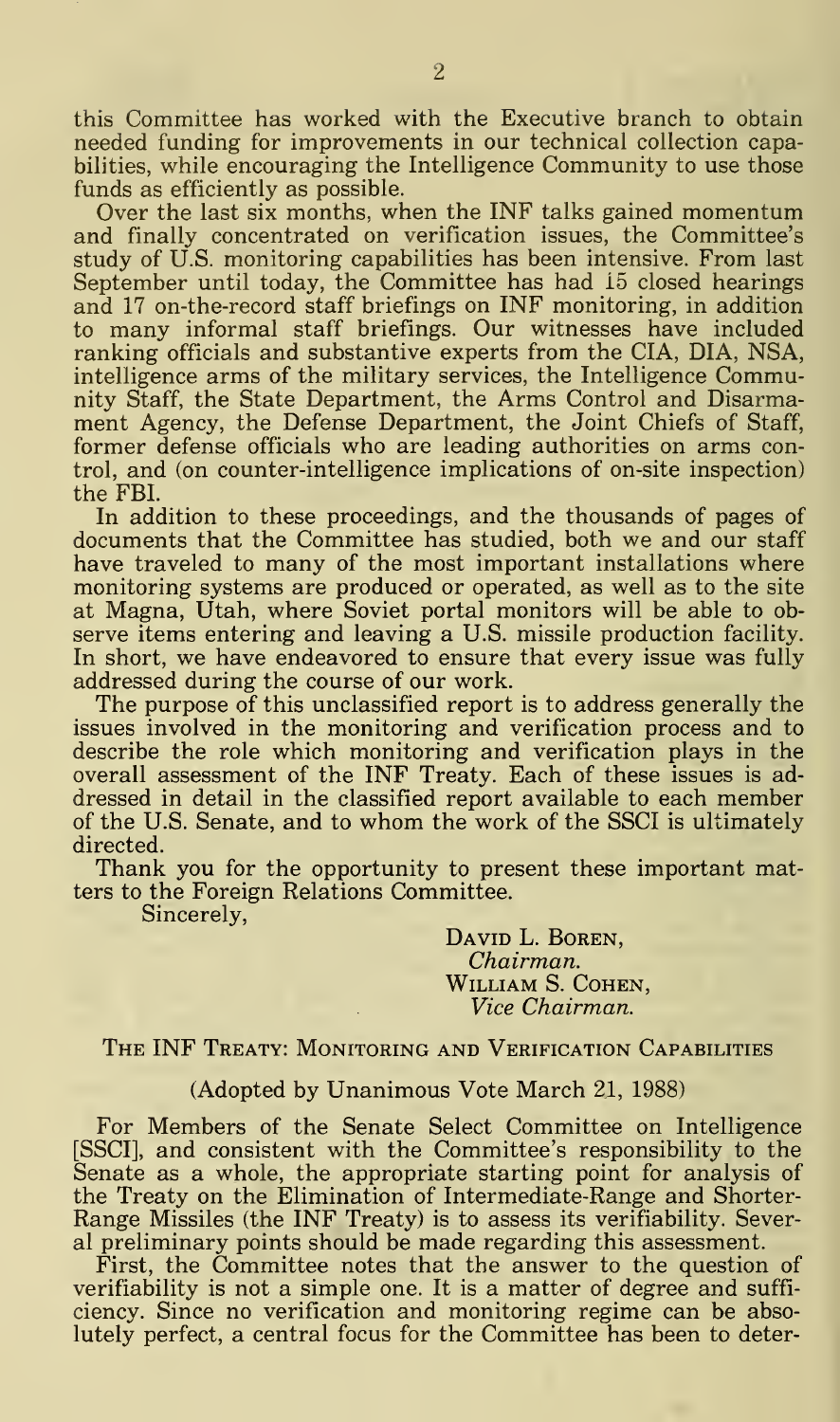mine whether any possible infractions would be of sufficient military significance to constitute a threat to our national security in terests. This calculus is one which the Senate should bear in mind in its consideration of the Treaty.

Second, the Committee would note that U.S. intelligence requirements should not be dictated solely by arms control Treaty monitoring needs. The Committee believes that monitoring Soviet activities is necessary not only to verify arms control agreements, but also to provide timely warning of possible threats that are not pro hibited by the Treaty. Accordingly, the Committee paid close atten- tion to whether our current and proposed capabilities—human, technical and otherwise—are sufficient to meet current demands, as well as emerging future requirements. When certain systems are limited or eliminated by agreement, other military developments which are perfectly legal under treaties take on a new significance and could affect the strategic balance between the United States and potential adversaries. We must have the capability of monitoring such developments not addressed under the INF Treaty.

One of the most challenging tasks the Intelligence Community could face in the near future is the monitoring of a prospective START agreement. An agreed cut in Soviet and U.S. strategic nuclear forces would change the requirements for U.S. intelligence for several reasons:

Under current proposals, envisioning a system of limits and sublimits on strategic arms, as opposed to the bans employed by the INF Treaty, significant violations would be more diffi cult to detect;

Soviet violations of START could have a greater impact on U.S. national security than any plausible violation of the INF Treaty;

Unanticipated improvements in Soviet strategic offensive and defensive capabilities could make the lower levels of U.S. strategic forces set by START more vulnerable;

Even in the absence of START, the balance of strategic forces could be undermined or upset by possible Soviet technological breakthroughs, offensive forces improvements, or possible breakouts from ABM Treaty limits.

The Committee believes that without continuous attention to improving our intelligence capabilities, the Intelligence Community may not be able to monitor <sup>a</sup> START Treaty well enough to ensure U.S. security. Indeed, the burdens of monitoring Soviet military activities that are not constrained, as well as those that are con strained by the INF and any prospective START Treaty, could put strains on the future capabilities of the Intelligence Community, especially in an environment of limited funding for intelligence activities.

The Committee feels that this potential gap between intelligence capabilities and intelligence requirements must be appreciated by Members of the Senate. Thus, this report and its classified annex raises the issue in connection with consideration of the INF Treaty.

Third, the Committee would observe that in negotiating an arms control agreement, verification is only one of many objectives that must be served. Indeed, there are inevitable tensions between the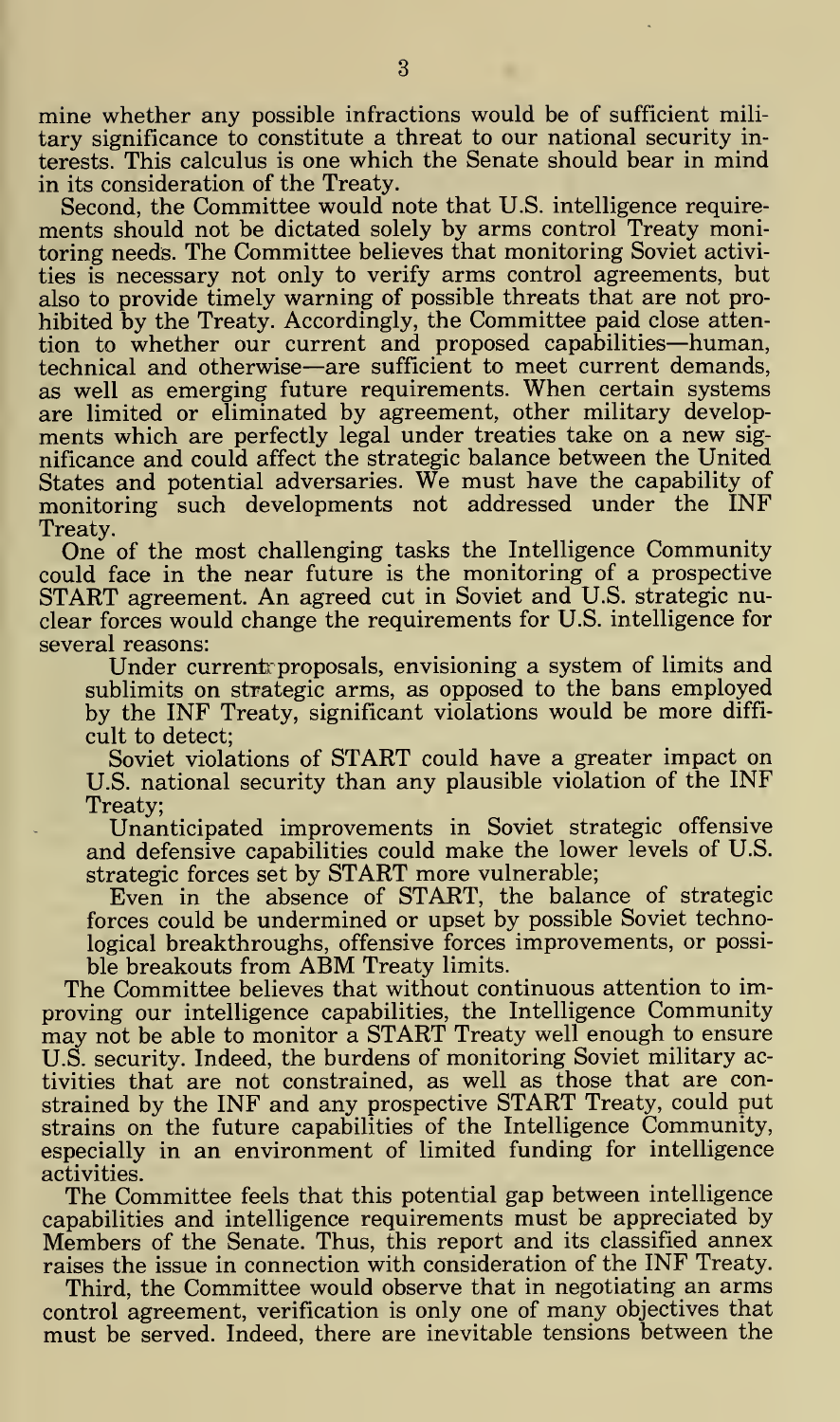need for effective verification and the desire for strategic stability. The current U.S. position in Geneva is to seek a ban on mobile missiles, largely because of the verification problems they may pose. On the other hand, mobility enhances strategic stability by reducing the opportunity for preemptive strikes. In any arms control proposal we advance, we must always keep open the possibility of allowing ourselves the flexibility to adopt systems needed for our own national security even if it makes verification less certain. In other words, verification cannot be viewed in a vacuum. It is but one factor that must be balanced with other competing interests for our own security.

In the INF agreement, the United States has sacrificed the right to deploy a conventional long-range ground-launched cruise missile [GLCM] against the Warsaw Pact, principally because monitoring the distinction between nuclear and conventional cruise missiles is difficult. Some Members of the Committee believe that other national security interests may have been subordinated to verification considerations on the GLCM issue. This has raised serious concerns among Members of the Committee that similar considerations of verifiability in START could lead to unduly restrictive limitations on future U.S. options for conventionally armed air-launched and sea-launched cruise missiles.

Another example of the tension between monitoring requirements and overall strategic needs is the fact that there are no onsite inspection rights provided for undeclared or suspect sites. These problems are most pronounced with respect to the possibility of covertly stored missiles at undeclared facilities in the Soviet Union. In this case, legitimate U.S. security interests argued against allowing the Soviets greater presence and access in the United States than granted by the Treaty. Our own counterintelligence concerns about potential Soviet exploitation of on-site inspection rights may again outweigh the need for more intrusive and direct verification in future negotiations.

Finally, the Committee would emphasize that the conclusions with respect to monitoring and verification do not necessarily control the final decision each Senator must make with respect to whether the INF Treaty should be ratified. Rather, the verifiability of the Treaty is only a part of the analysis that each Senator must make, and the weight given to verifiability in making his or her final decision regarding ratification properly resides with each indi vidual Member.

#### VERIFICATION REQUIREMENTS AND MONITORING CAPABILITIES

Effective verification—knowing whether or not the Soviets are cheating—is essential to enforcing strict compliance. And good in-<br>telligence—monitoring all aspects of Soviet strategic behavior—is the key to effective verification. Between the extremes of blindly trusting the Soviets and trying to follow their every move, what level of monitoring is needed to verify and enforce the INF treaty? Are U.S. monitoring capabilities good enough to make the INF treaty effectively verifiable? To answer these questions, it is helpful to distinguish among the functions and officials involved in dealing with suspected violations.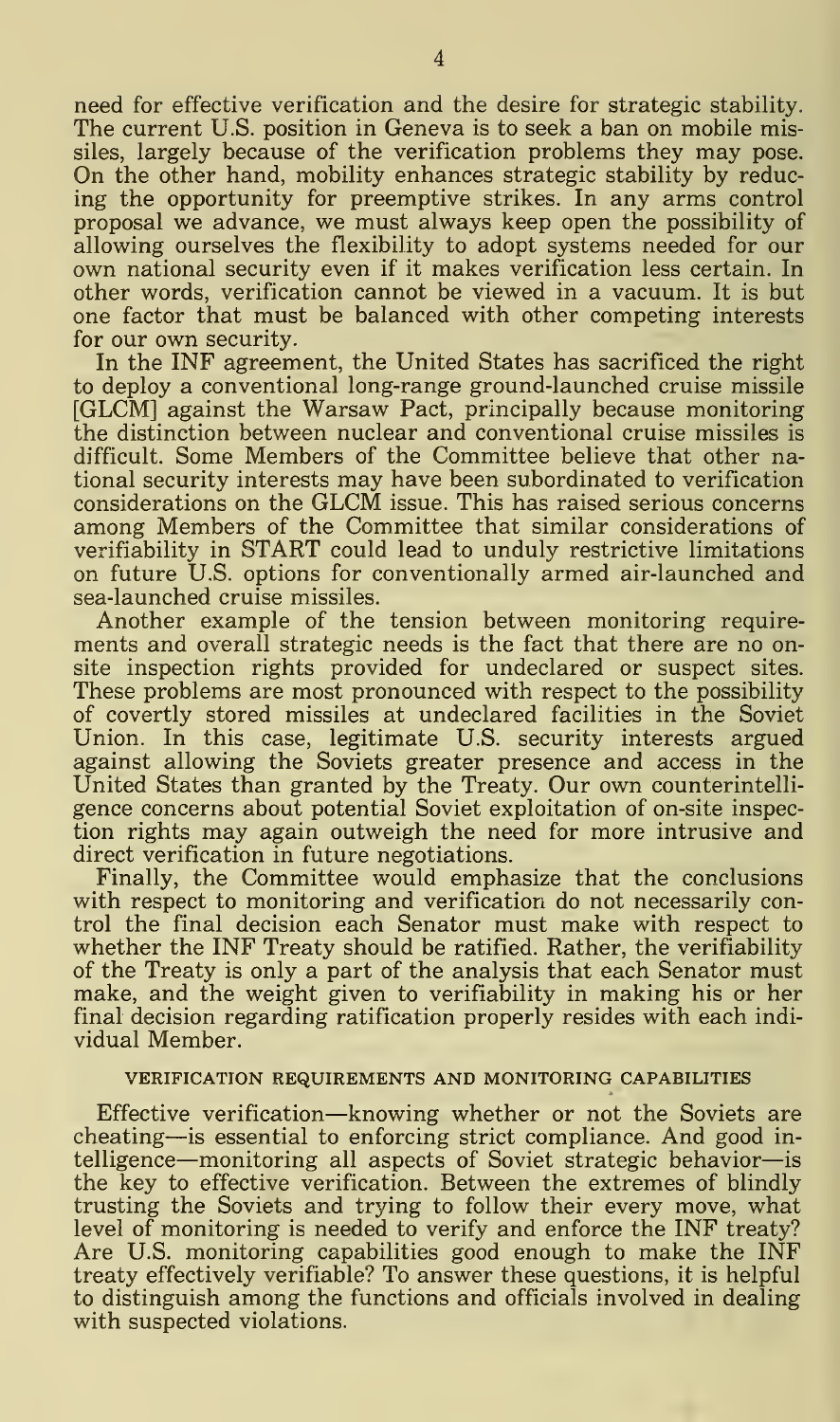# Monitoring

Monitoring is the responsibility of the Intelligence Community, which reports on what the Soviets do, using all the information available from U.S. on-site inspectors, our National Technical Means, and other sources of information on Soviet missiles and re lated activities.

#### Verification

Verification is the responsibility of the Executive branch, which decides whether the Soviet behavior reported by the Intelligence Community is permitted by the treaty, based on the text of the treaty, relevant records, diplomatic exchanges, and applicable law.

# Enforcement

Enforcement is the responsibility of the President, acting in concert with the Congress, in proposing and pursuing a course of action if a violation is found. Options for enforcement include seeking Soviet compliance by diplomatic means, denouncing the violation publicly, threatening to withdraw from the treaty, or ultimately countering the violation with new military programs of our own.

Each option depends on the United States having the will to act in the face of a confirmed violation. To be effective, monitors, verifiers, and enforcers will need good information on Soviet intentions, as well as capabilities, in order to make critical decisions. To do nothing is advisable only if confronting the Soviets with the violation would jeopardize the sensitive intelligence sources and methods on which we rely for detecting more serious threats.

Moreover, to deter the Soviets from cheating in the first place, the U.S. must reinforce Soviet expectations that Treaty violations would be discovered and countered if they did so.

In the case of the INF treaty, detecting any possible violations involves three sets of monitoring requirements:

Assessing the accuracy of the numbers and locations of INF systems declared by the Soviets in the Treaty's Memorandum of Understanding.

Observing the drawdown and elimination of INF systems in accordance with the procedures set forth in the Protocol on Elimination.

Detecting any production, testing, or deployment of INF systems.

# ASSESSING SOVIET DECLARATIONS

With respect to assessing the accuracy of the numbers and loca tions of forces and systems declared by the Soviets in the Treaty's Memorandum of Understanding, the Intelligence Community has not resolved significant differences of view over the possibility that the Soviets may not have disclosed their entire inventory of nondeployed SS-20 missiles. These differences represent valid analytical judgments based on the limited and inconclusive information that has been available to the Intelligence Community.

Whether or not these differences can be resolved in the future, on the basis of new information or analysis, their potential military significance would be short-lived. This is because the oper-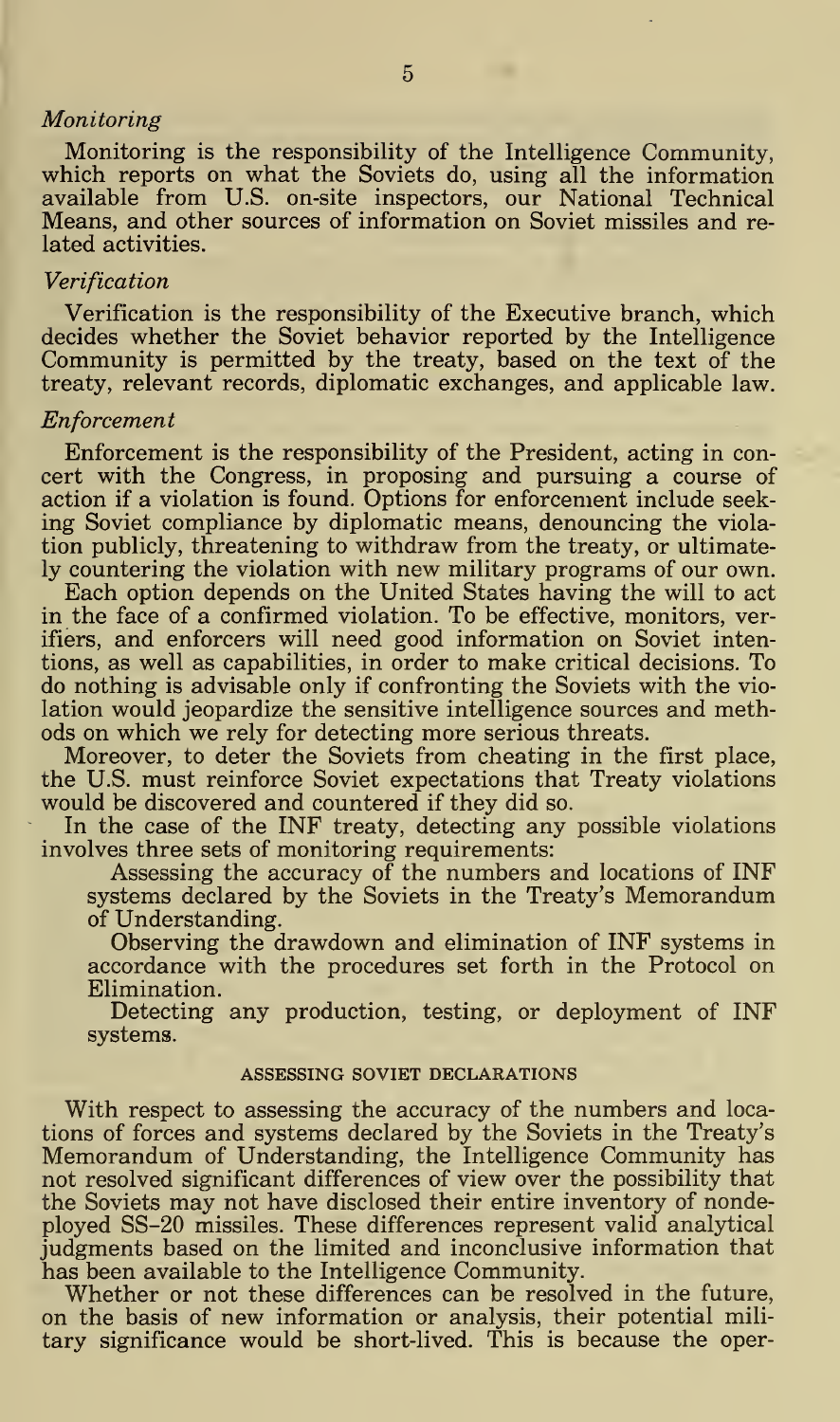ational reliability and military utility of any covertly maintained missiles would begin to deteriorate immediately; would seriously degrade during the first three years, when all declared missiles are being eliminated; and would vanish entirely within a decade, unless the Soviets can resume flight testing them. This would be both illegal and readily detectable.

#### OBSERVING DRAWDOWN AND ELIMINATION

With respect to declared INF systems, we can expect Soviet coop eration in permitting U.S. inspectors to observe their elimination, because they will have a strong interest in showing us that they are fulfilling their treaty commitments. If the Soviets fail to cooperate, we will know it well before we have eliminated our own INF systems and could retain them until they cooperated. So, by fully implementing the Inspection Protocols of the INF Treaty, the U.S. will not need to rely on National Technical Means to verify the complete elimination of the Soviets' declared INF systems.

### DETECTING ILLEGAL SYSTEMS AND ACTIVITIES

At the same time, U.S. intelligence must also seek to ensure that there are no illegal INF systems that should have been declared or that have been covertly stored, diverted, tested, or produced in vio lation of the INF treaty. In contrast with Soviet interests in showing our inspectors their declared inventories of INF systems and their elimination, we must expect the Soviets will try to conceal any illegal systems or activities.

That is why the United States must be able to monitor Soviet missile-related activities, no matter how well concealed. In particular, verifying the INF treaty's ban on all Soviet ground-based missiles for weapons-delivery with ranges of 500 to 5,500 kilometers will require that we monitor Soviet missile testing, production, and deployments with the best National Technical Means available.

Yet, as noted previously, even with the best technical means in the world, the United States cannot expect to discover every pro hibited activity that the Soviets have plausible incentives to con duct clandestinely. Concealing a few, small illegal activities or assets is just too easy in a closed society like the Soviet Union. However, there is little apparent advantage to Soviet military com manders, and there are certainly significant risks, in developing any covert forces that cannot be exercised realistically or tested fully because they must remain strictly concealed all the time to minimize any chance of detection.

Moreover, the INF treaty's ban on the testing of any ballistic missiles for weapons delivery with ranges between 500 and 5,500 kilometer can be monitored with high confidence. This makes it ex ceedingly difficult, costly, and risky for the Soviets to develop or maintain a militarily useful, covert force of ballistic missiles, especially longer-range missiles, which violates the INF treaty. At worst, a Soviet short-range ballistic missile might be tested to a range of slightly over 500 kilometers without U.S. monitoring capabilities being able to verify that it is a treaty violation, but the Soviets would have little to gain and much to lose from conducting such a test.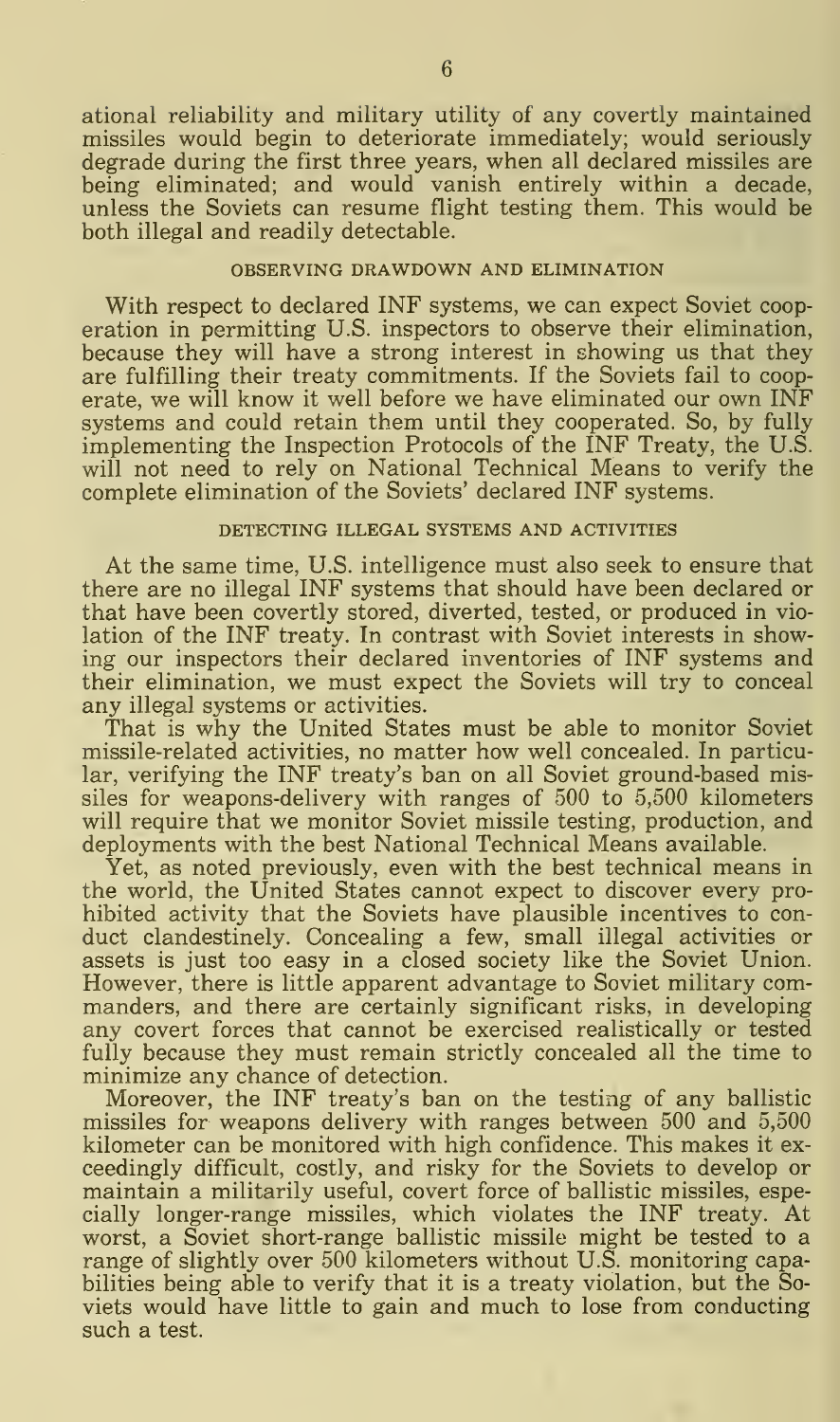U.S. National Technical Means of verification are not as highly effective against ground-launched cruise missiles [GLCMs] with these ranges, testing within which are likewise banned by the INF treaty. In aprticualr, an illegal force of GLCMs could probably not be detected nearly <sup>s</sup> promptly nor with the same high degee of confidence. This is due to their much smaller size and to the fact that they are in almost all respects identical with and virtually indistinguishable from sea-launched versions of the same missile, which are not banned by the INF treaty.

Still, any militarily significant training or deployment of a covert force of ground-launched cruise missiles would be subject to detection by the United States. This is because it would necessarily in volve a sizable number of troops and technicians, as well as special security arrangements associated with highly sensitive activities, especially the illegal training or deployment of a nuclear-capable missile force. Moreover, in contrast with the SS-20, the Soviets have never developed the infrastructure for such a force of GLCMs. So, the Soviets could not have much confidence that they could maintain or deploy a ready ground-launched cruise missile force banned by the INF treaty without being caught.

# FINDINGS AND CONCLUSIONS

The key unclassified findings and conclusions of the Committee are as follows:

The Committee believes that by a combination of National Technical Means and on-site inspection, the intelligence community will be able to monitor the drawdown and elimination of declared Soviet missiles launchers and associated equipment with great cer tainty.

The Committee notes that the on-site inspections established by the Treaty are applicable only to facilities declared by the Soviets in the Memorandum of Understanding. Therefore, the burden of detecting banned activities at undeclared sites, where they are most likely to occur, will fall on National Technical Means of verification.

The specific requirements imposed by the Treaty, including the bans on production, flight testing and storage, will limit the ability of the Soviets to maintain non-deployed missiles in a high state of readiness. These provisions increase both the probability of detecting cheating and the cost of cheating for the Soviets. At the same time, however, Soviet compliance with some of the Treaty's provisions will be difficult to monitor.

This problem is exemplified by the unresolved controversy between DIA and other intelligence agencies over the number of SS-20's in the Soviet inventory. In any event, the Treaty's ban on flight testing, will over time limit the military utility of any SS-20's that the Soviet Union might covertly maintain.

At the same time, the Committee notes that the flight test ban is uneven in its application against weapons systems eliminated by the Treaty. It is effective in limiting the military reliability of a covert SS-20 force, but far less relevant to ground-launched cruise missiles and shorter-range ballistic missiles.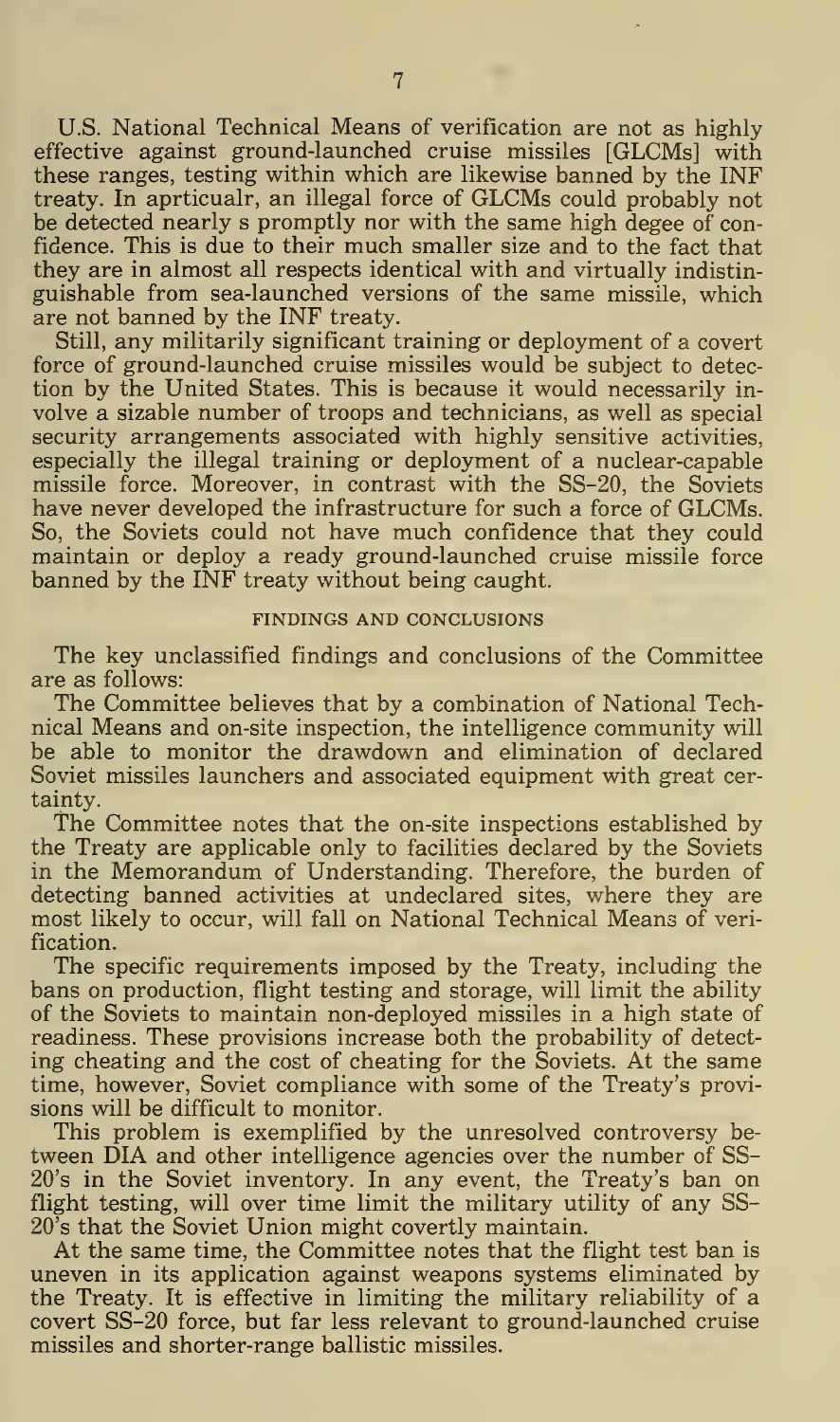Ground-launched cruise missiles pose a particularly difficult monitoring problem as they are interchangeable with long-range Soviet sea launched cruise missiles [SLCM's]. So long as SLCMs are not banned, their testing will allow a Soviet military planner to fulfill all of the technical requirements for testing a covert GLCM. The lack of a ground forces infrastructure for such weapons, however, would be extremely difficult for the Soviets to overcome covertly, and this greatly lessens the value and probability of such a

cheating effort. We are concerned that the Soviets could covertly extend the range capability of a cruise missile, or overtly develop a new ground-launched missile with a prohibited long-range capability, if the cruise missile were tested only to shorter ranges.

Yet the Committee believes that the risk of a Soviet attempt to cheat with such an extended range capability is offset by Soviet operational requirements. Soviet military planners would have se rious problems with the reliability of systems not tested to their maximum range.

In the case of short range ballistic missiles [SRBM's] the Committee does not foresee the need for the Soviets to cheat since they can easily and legally develop <sup>a</sup> new or modernized SRBM with <sup>a</sup> demonstrated range less than 500 kilometers.

Moreover, the Soviets could not test any short-range ballistic missile much beyond the 500-kilometer limit without the United States detecting the violation.

The Committee believes that in the absence of a START agreement, the Soviets have little or no incentive to cheat. With 10,000 warheads in their strategic arsenal today, the the Soviets can cover INF and global targets and still have several thousand warheads in reserve.

In an INF/START environment, however, the monitoring, cheating and risk calculus changes substantially. The Soveit incentive to cheat could increase because of a greater difficulty in meeting tar geting requirements. The military significance of any cheating will increase because of lower U.S. force levels.

But the Soviets would have greater difficulty maintaining a covert force of intermediate-range ballistic missiles in a START regime with new limits on road-mobile strategic ballistic missiles and new provisions for short-notice inspections of undeclared facilities.

The monitoring of numerical limits, rather than a ban, and of qualitiative restrictions will make the satisfaction of collection re quirements and, therefore, the detection of cheating far more diffi cult.

The U.S. intelligence community must be prepared to meet two priorities under <sup>a</sup> Start environment—where the United States and the Soviet Union have agreed to reduce their strategic offensive forces while also complying with the INF, ABM and other arms control treaties. The first involves monitoring those weapons sys tems and activities limited or banned by arms control treaties. The second involves military activities which are not limited by treaties, but which take on an added importance as a result of their constraints.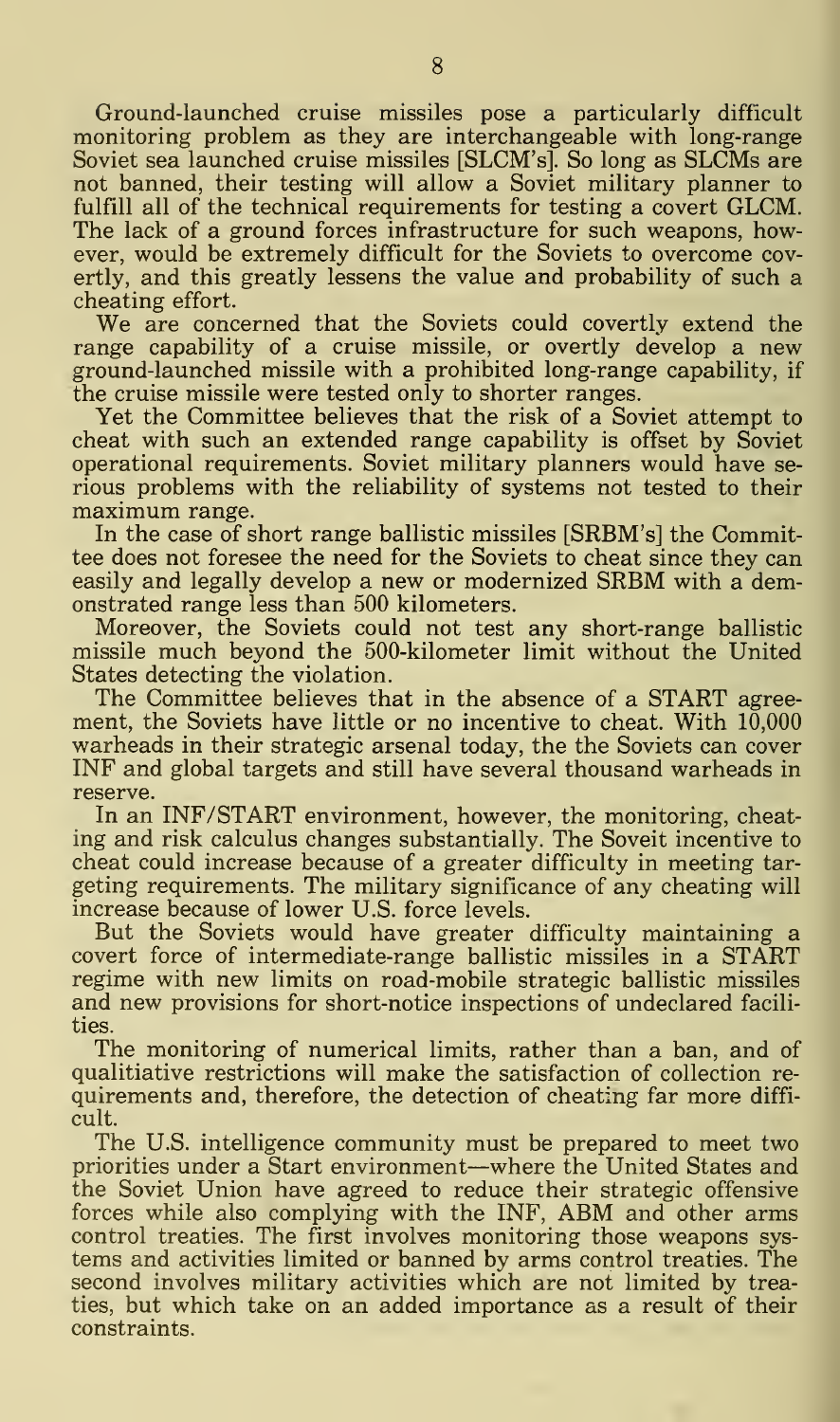By cutting strategic offensive forces on both sides by roughly 50 percent, a START agreement would raise the importance of intelli gence on Soviet developments in other areas that would threaten the survivability and effectiveness on scaled back U.S. strategic forces.

Indeed, it is potential combinations of simultaneous developments in Soviet strategic offensive and defensive forces, particularly its capabilities against U.S. satellites, ballistic missile launchers and cruise missiles that raise the most urgent concerns about threatening shifts in the strategic balance between the Soviet Union and the United States. Moreover, it is in areas not limited by a treaty where such Soviet efforts are likely to be most active.

The Committee accordingly recommends that the Congress authorize and appropriate funds required to initiate a long-term pro gram to modernize and improve upon current plans for intelligence collection. It specifically recommends investing more in programs that would be most helpful in verifying a START Treaty, in pre venting technological surprise and in supporting U.S. policy and operation in crises.

Many of the details regarding the precise nature of our inspection rights are still being negotiated with the Soviets. A constructive process has been put in motion to secure U.S. objectives in these negotiations, although this has not yet been achieved.

The extensive on-site inspection and portal monitoring that may be required by a START agreement, including suspect site inspections, could have a far more significant impact on U.S. counterintelligence and security interests than those agreed to in the INF Treaty.

O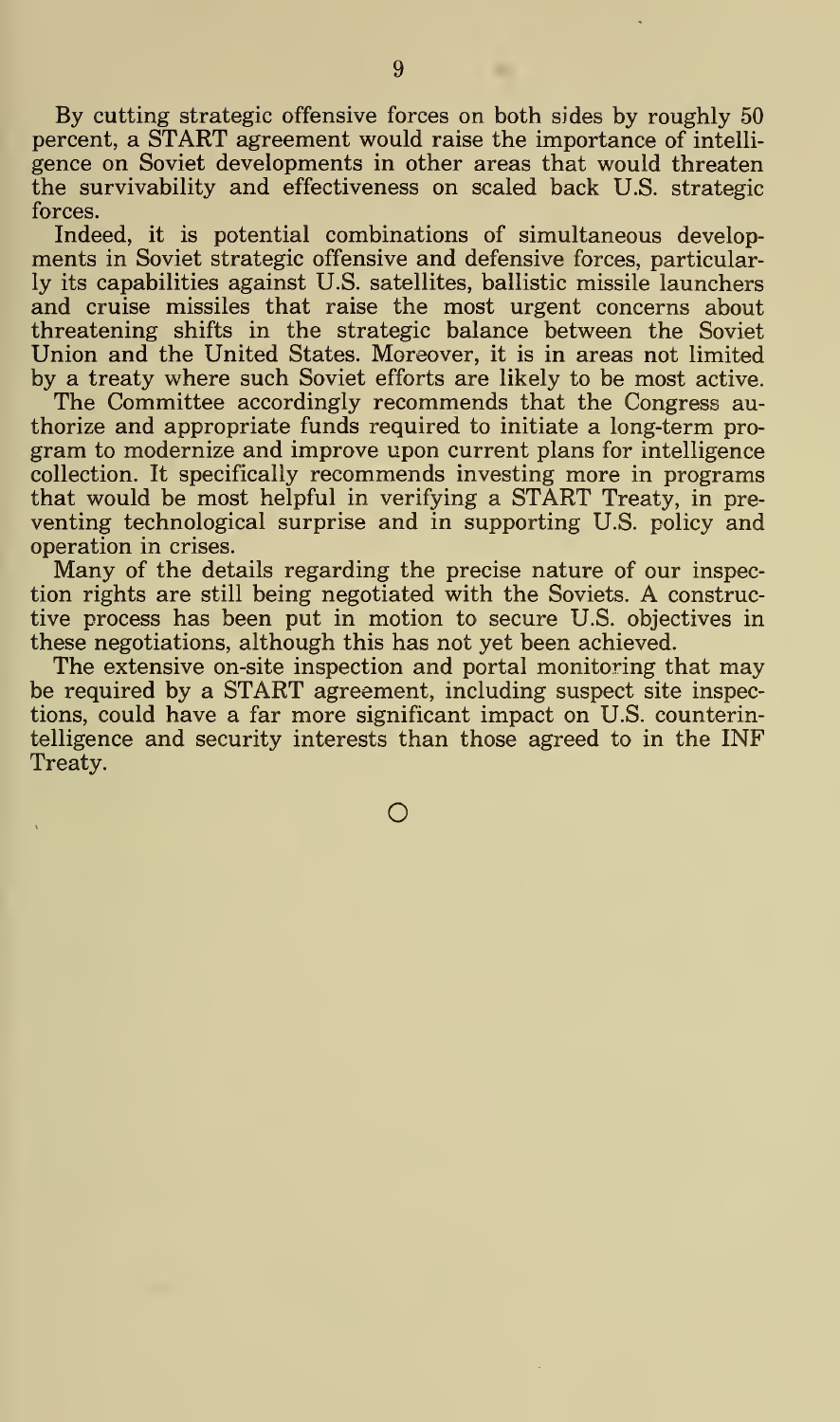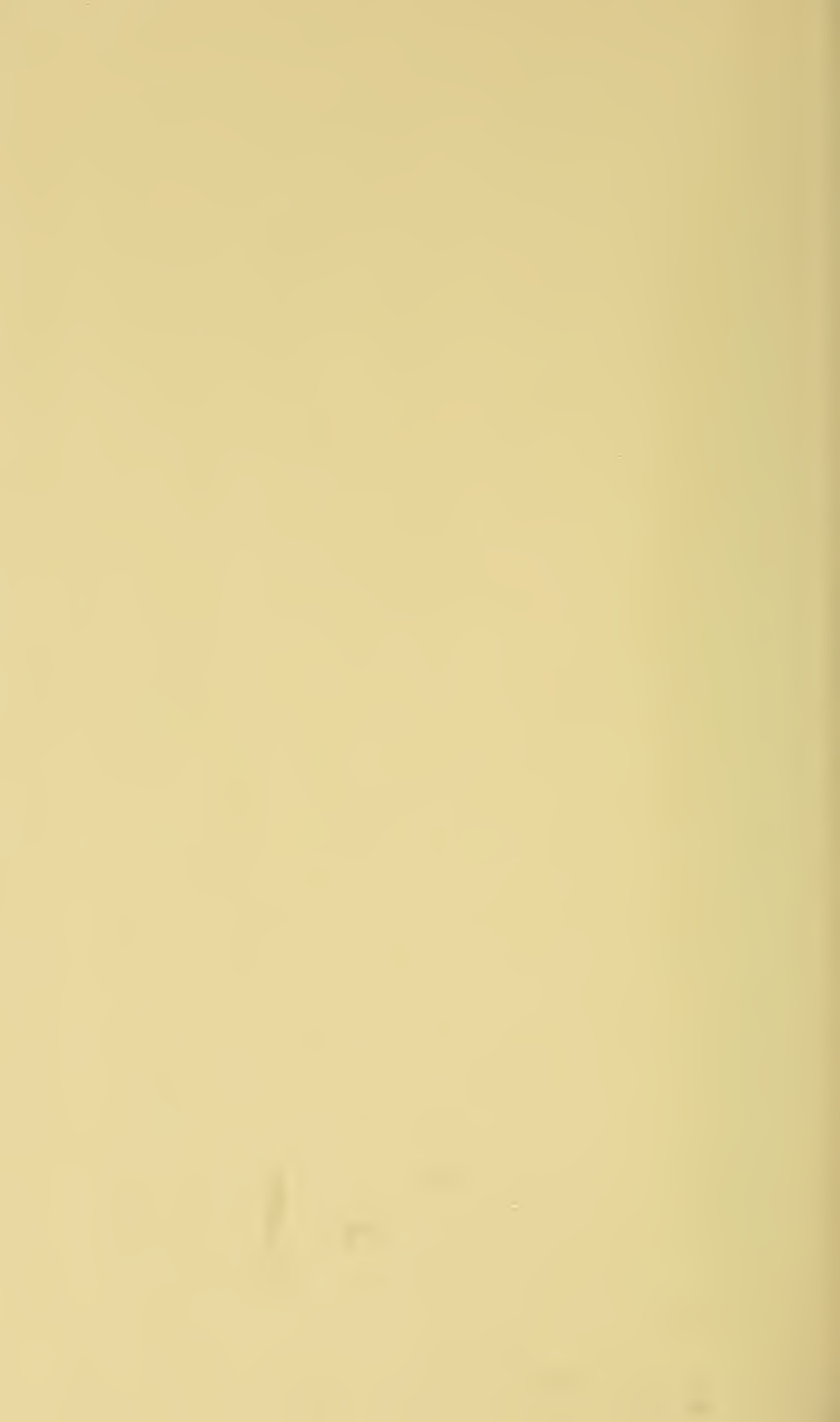